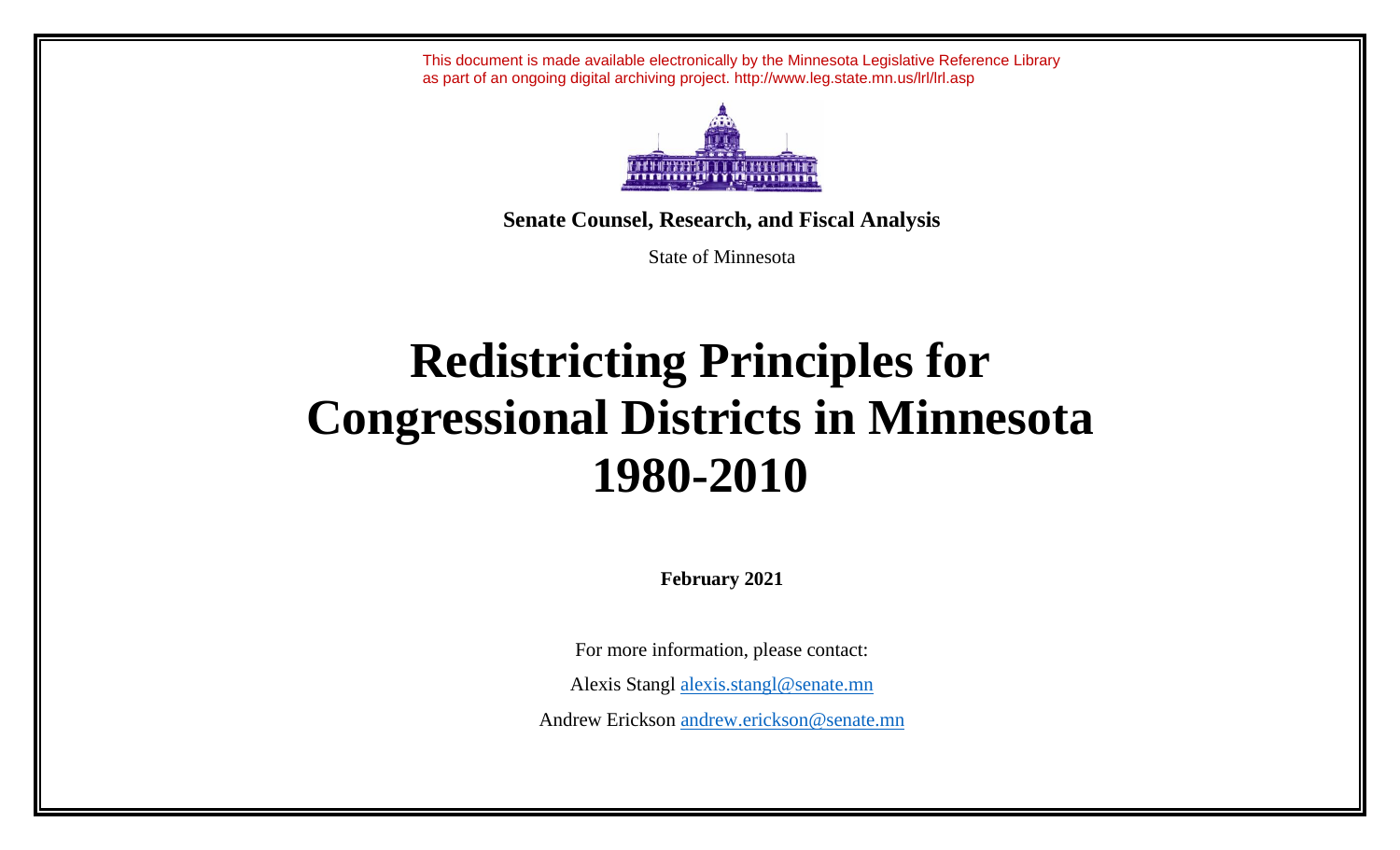Redistricting principles, also called redistricting criteria, are the priorities that guide map drawers during the redistricting process. Redistricting principles in Minnesota, as in many other states, are found in both federal and state law. The following principles are found in federal law:

- The U.S. constitution Article 1, §2 requires representatives to the U.S. House of Representatives to "be apportioned among the several states according to their respective numbers." The U.S. Supreme Court has interpreted this to mean that population for congressional districts must be as nearly equal as practicable. Wesberry v. Sanders, 376 U.S. 1 (1964).
- The 14<sup>th</sup> Amendment to the U.S. Constitution, often referred to as the "Equal Protection Clause" says "No state shall ... deny to any person within its jurisdiction the equal protection of the laws." This applies in a variety of contexts when it comes to redistricting. In one instance, the U.S. Supreme court interpreted the Equal Protection Clause to require substantially equal population in districts. Reynolds v. Sims, 377 U.S. 533 (1964).
- The 15<sup>th</sup> Amendment to the U.S. Constitution prohibits redistricting plans that deny or abridge the right to vote based on race, color, or previous condition of servitude. Gomillion v. Lightfoot, 364 U.S. 339 (1960).
- The Voting Rights Act of 1965 (VRA) prohibits redistricting plans that intentionally or inadvertently discriminate on the basis of race. 52 U.S.C. 10101 et. seq.

State law provides the following principles:

- Districts must be "apportioned equally" throughout the state and must be "substantially equal." Minn. Constitution, Art. IV, Sec. 2; Minn. Stat. § 2.91.
- House of Representative districts must "nested" within a Senate district. Minn. Constitution, Art. IV, Sec. 3.
- Senate districts must be numbered in a regular series. Minn. Constitution, Art. IV, Sec. 3.
- Districts must be single-member. Minn. Constitution, Art. IV, Sec. 3; Minn. Stat. 2.731, 2.031.
- Districts must be "of convenient contiguous territory." Minn. Constitution, Art. IV, Sec. 3; Minn. Stat. 2.91.
- Political subdivisions must not be divided more than necessary. Minn. Stat. 2.91.

In addition to the principles required by federal and state law, the legislature and the courts have adopted additional principles in each of the past four redistricting cycles in Minnesota. These additional principles have been adopted only for that cycle and have not been enacted into permanent law. Over the last four redistricting cycles, the courts conducted redistricting in Minnesota in the absence of legislatively enacted redistricting plans.<sup>1</sup> Each decade, the courts adopted redistricting principles to guide the panel when drawing maps. The tables below provide the text of the redistricting principles used each in the 1980, 1990, 2000, and 2010 cycle.

For more information on the history of Congressional redistricting in Minnesota, please refer to [History of Minnesota Congressional Redistricting.](https://www.gis.leg.mn/html/history_of_congressional_redistricting.pdf)

<sup>&</sup>lt;sup>1</sup> In the 1990 redistricting cycle, a legislatively enacted plan for legislative districts became law after an ineffective veto by the governor. That plan was subsequently struck down and the court completed redistricting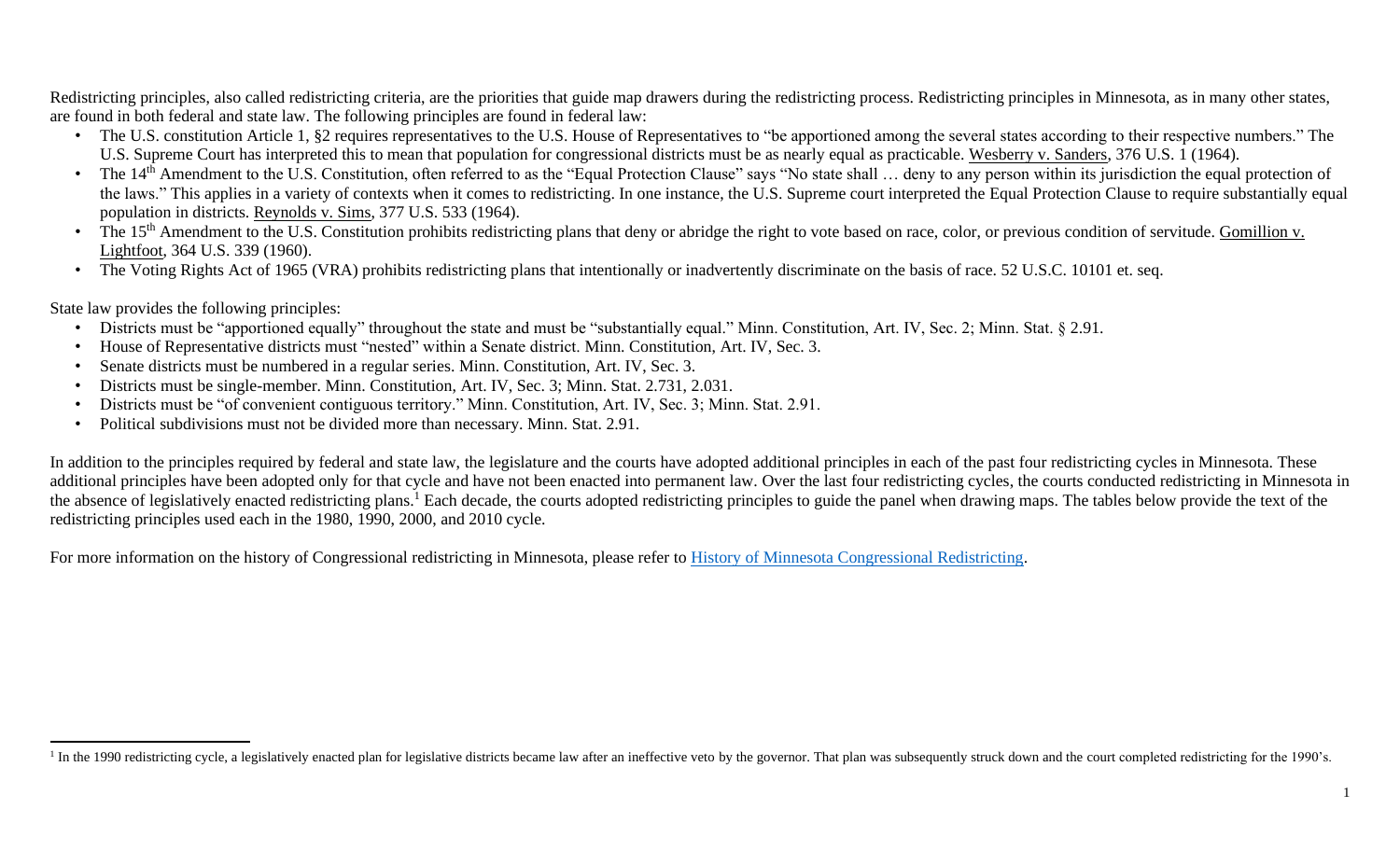| Redistricting<br>Principles   | Hippert v. Ritchie, A11-152,<br>State Court, Special Redistricting Panel<br>Order Stating Redistricting Principles and Requirements for Plan<br>Submissions, Filed Nov. 4, 2011                                                                                                                                                                                                                                                                                                                                                                                                                                                                                                   | Zachman v. Kiffmeyer, CO-01-160<br><b>State Court, Special Redistricting Panel</b><br>Order, Filed December 11, 2001                                                                                                                                                                                                                                                              | <b>Cotlow v. Growe, C8-91-9852</b><br>State Court, Special Redistricting Panel<br>Pretrial Order No. 3, Filed September 13, 1991 <sup>3</sup>                                                                                                                                                                                                                                                                                                       |
|-------------------------------|-----------------------------------------------------------------------------------------------------------------------------------------------------------------------------------------------------------------------------------------------------------------------------------------------------------------------------------------------------------------------------------------------------------------------------------------------------------------------------------------------------------------------------------------------------------------------------------------------------------------------------------------------------------------------------------|-----------------------------------------------------------------------------------------------------------------------------------------------------------------------------------------------------------------------------------------------------------------------------------------------------------------------------------------------------------------------------------|-----------------------------------------------------------------------------------------------------------------------------------------------------------------------------------------------------------------------------------------------------------------------------------------------------------------------------------------------------------------------------------------------------------------------------------------------------|
| Number of<br><b>Districts</b> | 1. There shall be eight congressional districts with a<br>single representative for each district. The district<br>numbers shall begin with Congressional District 1 in<br>the southeast corner of the state and end with<br>Congressional District 8 in the northeast corner of the<br>state.                                                                                                                                                                                                                                                                                                                                                                                    | 1. There will be eight districts with a single<br>representative for each district.<br>3. The congressional district numbers will begin with<br>district one in the southeast corner of the state and end<br>with district eight in the northeast corner of the state.                                                                                                            | . There will be eight districts, each entitled to elect a<br>single member.<br>4. The districts will be numbered in a regular series,<br>beginning with congressional district one in the<br>southeast corner of the state and ending with district<br>eight in the northeast corner of the state.                                                                                                                                                  |
| Population<br>Equality        | 2. The congressional districts shall be as nearly equal in<br>population as is practicable. Wesberry v. Sanders, 376<br>U.S. 1, 7-8, 84 S. Ct. 526, 530 (1964). Because a court-<br>ordered redistricting plan must conform to a higher<br>standard of population equality than a redistricting plan<br>created by a legislature, absolute population equality<br>shall be the goal. Abrams v. Johnson, 521 U.S. 74, 98,<br>117 S. Ct. 1925, 1939 (1997). Because Minnesota's<br>total population is not divisible into eight congressional<br>districts of equal population, the ideal result is five<br>districts of 662,991 persons and three districts of<br>662,990 persons. | 2. The districts must be as nearly equal in population as<br>is practicable. Wesberry v. Sanders, 376 U.S. 1, 7-8<br>(1964). Because a court-ordered redistricting plan must<br>conform to a higher standard of population equality<br>than a legislative redistricting plan, absolute population<br>equality will be the goal. See Abrams v. Johnson, 521<br>U.S. 74, 98 (1997). | 2. The districts will be as nearly equal in population as<br>practicable. Because a court-ordered reapportionment<br>plan must conform to a higher standard of population<br>equality than a legislative reapportionment plan, de<br>minimis deviation from the population norm will be the<br>goal for establishing districts. See Chapman v. Meier,<br>420 U.S. 1, 95 S. Ct. 751 (1975); Connor v. Finch, 431<br>U.S. 407, 97 S. Ct. 1828 (1977). |

<sup>&</sup>lt;sup>2</sup> The state court adopted both legislative and congressional principles and plans. For the 1992 election, the state court plan was used for legislative districts and the federal court plan was used for congressional dist court action dictated that the state court maps for both legislative and congressional districts were to be used for subsequent elections.

<sup>&</sup>lt;sup>3</sup> Pretrial Order Number 3 adopted by reference several provisions from [Pretrial Order Number 2,](https://www.lrl.mn.gov/webcontent/lrl/guides/Redistricting/Cotlow_1991-08-16_Pretrial_Order_No_2.pdf) filed August 16, 1991.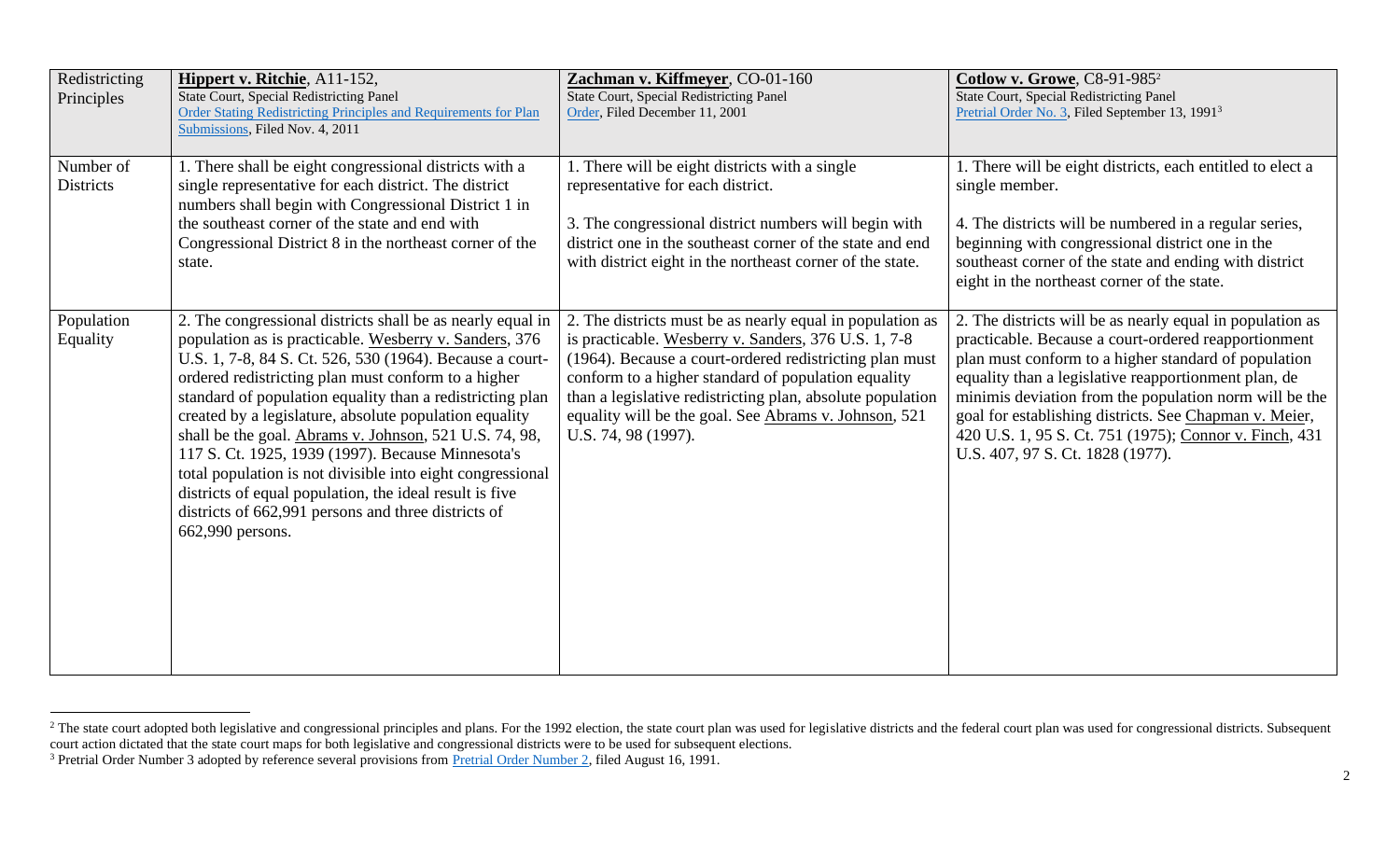| Racial, Ethnic,<br>and Language<br>Minority<br>Group<br>Protections | 3. Congressional districts shall not be drawn with either<br>the purpose or effect of denying or abridging the voting<br>rights of any United States citizen on account of race,<br>ethnicity, or membership in a language minority group<br>and must otherwise comply with the Fourteenth and<br><b>Fifteenth Amendments to the United States</b><br>Constitution and the Voting Rights Act of 1965, as<br>amended, 42 U.S.C. §§ 1973-1973aa-6 (2006).                                                                                                                           | 5. Congressional districts shall not be drawn with either<br>the purpose or effect of diluting racial or ethnic<br>minority voting strength and must otherwise comply<br>with the Voting Rights Act of 1965, as amended, and<br>the Fourteenth and Fifteenth Amendments to the United<br><b>States Constitution.</b>                                                                                                                                                                                                                                                          | 5. The districts must not dilute the voting strength of<br>racial or language minority populations. Where a<br>concentration of a racial or language minority makes it<br>possible, the districts must increase the probability that<br>members of the minority will be elected. Any plan<br>adopted by the court shall comply with the applicable<br>provisions of the Federal Voting Rights Act, 42 U.S.C.<br>§ 1971, et seq.                                                                                                                                                                                                 |
|---------------------------------------------------------------------|-----------------------------------------------------------------------------------------------------------------------------------------------------------------------------------------------------------------------------------------------------------------------------------------------------------------------------------------------------------------------------------------------------------------------------------------------------------------------------------------------------------------------------------------------------------------------------------|-------------------------------------------------------------------------------------------------------------------------------------------------------------------------------------------------------------------------------------------------------------------------------------------------------------------------------------------------------------------------------------------------------------------------------------------------------------------------------------------------------------------------------------------------------------------------------|---------------------------------------------------------------------------------------------------------------------------------------------------------------------------------------------------------------------------------------------------------------------------------------------------------------------------------------------------------------------------------------------------------------------------------------------------------------------------------------------------------------------------------------------------------------------------------------------------------------------------------|
| Contiguousness<br>and<br>Compactness                                | 4. Congressional districts shall consist of convenient,<br>contiguous territory structured into compact units.<br>Minn. Stat. § 2.91, subd. 2 (2010); Shaw v. Reno, 509<br>U.S. 630, 646, 113 S. Ct. 2816, 2826 (1993) (stating<br>that district lines may be drawn "to provide for compact<br>districts of contiguous territory"). Contiguity by water<br>is sufficient if the body of water does not pose a serious<br>obstacle to travel within the district. Congressional<br>districts with areas that connect only at a single point<br>shall not be considered contiguous. | 4. Districts will consist of convenient, contiguous<br>territory structured into compact units. Contiguity by<br>water is sufficient if the water is not a serious obstacle<br>to travel within the district. Districts with areas that<br>connect at only a single point will be considered<br>noncontiguous. Minn. Stat. $\S$ 2.91, subd. 2 (2000);<br>Shaw v. Reno, 509 U.S. 630, 646 (1993) (citing<br>Reynolds v. Sims, 377 U.S. 533, 578 (1964)).                                                                                                                       | 3. The districts will be composed of convenient<br>contiguous territory structured into compact units.<br>Contiguity by water is sufficient if the water is not a<br>serious obstacle to travel within the district.                                                                                                                                                                                                                                                                                                                                                                                                            |
| Preserving<br>Political<br>Subdivisions                             | 5. Political subdivisions shall not be divided more than<br>necessary to meet constitutional requirements. Minn.<br>Stat. § 2.91, subd. 2; Karcher v. Daggett, 462 U.S. 725,<br>733 n.5, 740-41, 103 S. Ct. 2653, 2660 n.5, 2663-64<br>(1983).                                                                                                                                                                                                                                                                                                                                    | 6. The districts will be drawn with attention to county,<br>city, and township boundaries. A county, city, or<br>township will not be divided into more than one district<br>except as necessary to meet equal population<br>requirements or to form districts that are composed of<br>convenient, contiguous, and compact territory. When<br>any county, city, or township must be divided into one<br>or more districts, it will be divided into as few districts<br>as possible. Minn. Stat. § 2.91, subd. 2; Karcher v.<br>Daggett, 462 U.S. 725, 733 n.5, 740-41 (1983). | 6. The districts will be drawn with attention to county,<br>city and township boundaries. A county, city, or<br>township will not be divided into more than one district<br>except as necessary to meet equal population<br>requirements or to form districts that are composed of<br>convenient, contiguous and compact territory. When<br>any county, city or township must be divided into one<br>or more districts, it will be divided into as few districts<br>as practicable. Reynolds v. Sims, 377 U.S. 533, 578-79,<br>84 s. ct. 1362, 1390-91 (1964); Swann v. Adams, 385<br>U.S. 440, 444, 87 s. ct. 569, 572 (1967). |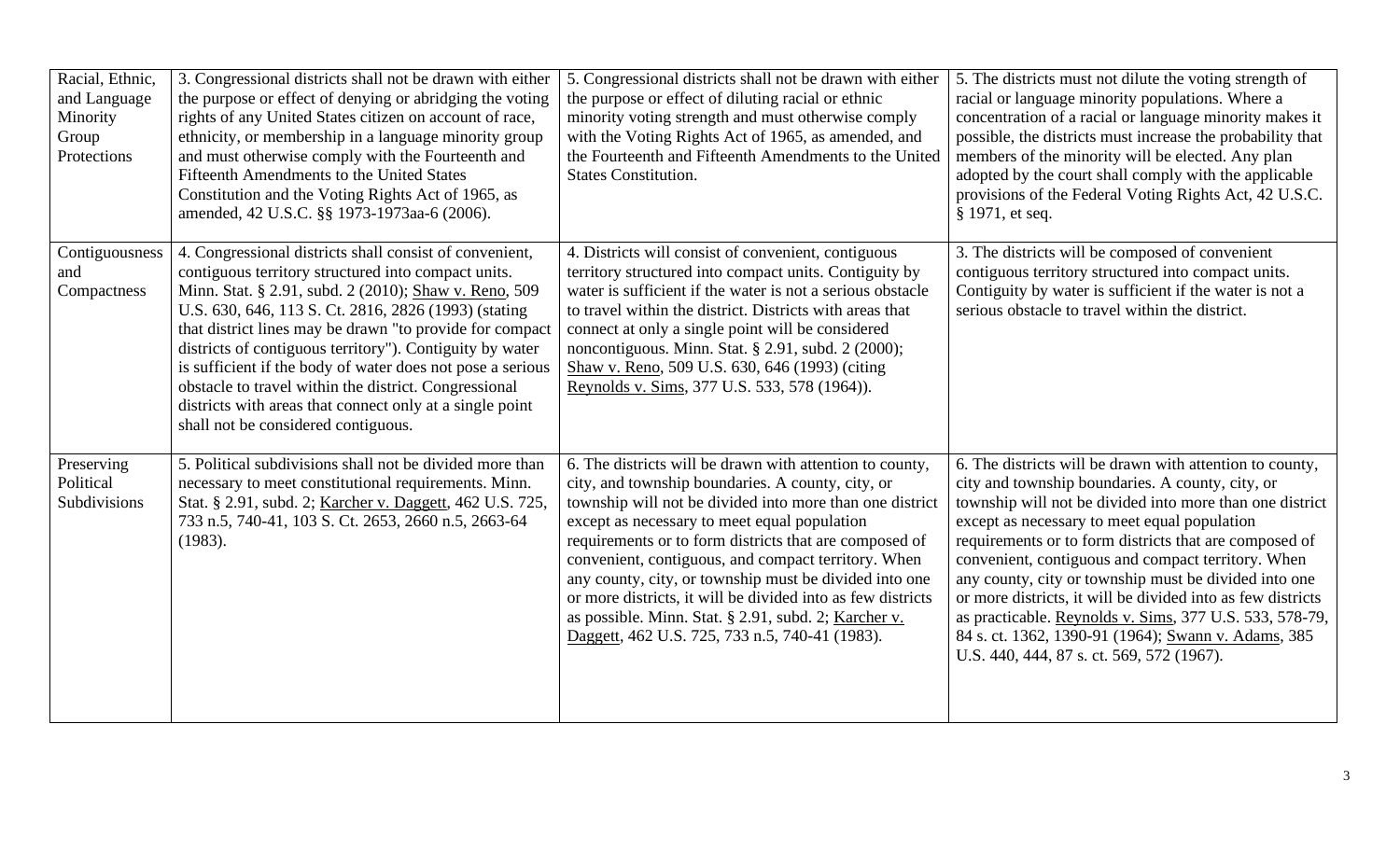| Preserving<br>Communities<br>of Interest | 6. Where possible in compliance with the preceding<br>principles, communities of interest shall be preserved.<br>See League of United Latin Am. Citizens v. Perry, 548<br>U.S. 399, 433, 126 S. Ct. 2594, 2618 (2006) (LULAC)<br>(stating that "maintaining communities of interest" is a<br>traditional redistricting principle); Miller v. Johnson,<br>515 U.S. 900, 916, 115 S. Ct. 2475, 2488 (1995)<br>(including respect for "communities defined by actual<br>shared interests" in list of "traditional race-neutral<br>districting principles"). For purposes of this principle,<br>"communities of interest" include, but are not limited<br>to, groups of Minnesota citizens with clearly<br>recognizable similarities of social, geographic,<br>political, cultural, ethnic, economic, or other interests.<br>Additional communities of interest will be considered if | 7. Communities of interest will be preserved where<br>possible in compliance with the preceding principles.<br>For purposes of this principle, "communities of<br>interest" include, but are not limited to, groups of<br>Minnesota citizens with clearly recognizable<br>similarities of social, geographic, political, cultural,<br>ethnic, economic, or other interests. Additional<br>communities of interest will be considered if<br>persuasively established and not in violation of<br>applicable law. | 7. The districts should attempt to preserve communities<br>of interest when that can be done in compliance with<br>the preceding standards. The panel may recognize a<br>community's character as urban, suburban, or rural. See<br>Skolnick v. state Electoral Bd. of Ill., 336 F. Supp. 839<br>(N.D. Ill. 1971); Lacomb v. Growe, 541 F. Supp. 145<br>(0. Minn. 1982); Lacomb v. Growe, 541 F. Supp. 160<br>(D. Minn. 1982); Maryland Citizens Comm. for Fair<br>Congressional Redistricting, Inc. v. Tawes, 253 F.<br>Supp. 731 (D. Md. 1966), aff'd sub. nom. Alton v.<br>Tawes, 384 U.S. 315, 86 s. ct. 1590 (1966). Additional<br>communities of interest shall be considered if<br>persuasively established and not in violation of<br>applicable case law. |
|------------------------------------------|-----------------------------------------------------------------------------------------------------------------------------------------------------------------------------------------------------------------------------------------------------------------------------------------------------------------------------------------------------------------------------------------------------------------------------------------------------------------------------------------------------------------------------------------------------------------------------------------------------------------------------------------------------------------------------------------------------------------------------------------------------------------------------------------------------------------------------------------------------------------------------------|----------------------------------------------------------------------------------------------------------------------------------------------------------------------------------------------------------------------------------------------------------------------------------------------------------------------------------------------------------------------------------------------------------------------------------------------------------------------------------------------------------------|--------------------------------------------------------------------------------------------------------------------------------------------------------------------------------------------------------------------------------------------------------------------------------------------------------------------------------------------------------------------------------------------------------------------------------------------------------------------------------------------------------------------------------------------------------------------------------------------------------------------------------------------------------------------------------------------------------------------------------------------------------------------|
| Incumbents                               | persuasively established and if consideration thereof<br>would not violate applicable law.<br>7. Congressional districts shall not be drawn for the<br>purpose of protecting or defeating incumbents. But the<br>impact of redistricting on incumbent officeholders is a<br>factor subordinate to all redistricting criteria that the<br>panel may consider to determine whether proposed<br>plans result in either undue incumbent protection or<br>excessive incumbent conflicts.                                                                                                                                                                                                                                                                                                                                                                                               | 8. Districts may not be drawn for the purpose of<br>protecting or defeating an incumbent. However, as a<br>factor subordinate to all redistricting criteria, the panel<br>may view a proposed plan's effect on incumbents to<br>determine whether the plan results in either undue<br>incumbent protection or excessive incumbent conflicts.                                                                                                                                                                   | Past voting behavior and residency of incumbents shall<br>not be used as criteria; however, they may be used to<br>evaluate the fairness of plans submitted to the court.                                                                                                                                                                                                                                                                                                                                                                                                                                                                                                                                                                                          |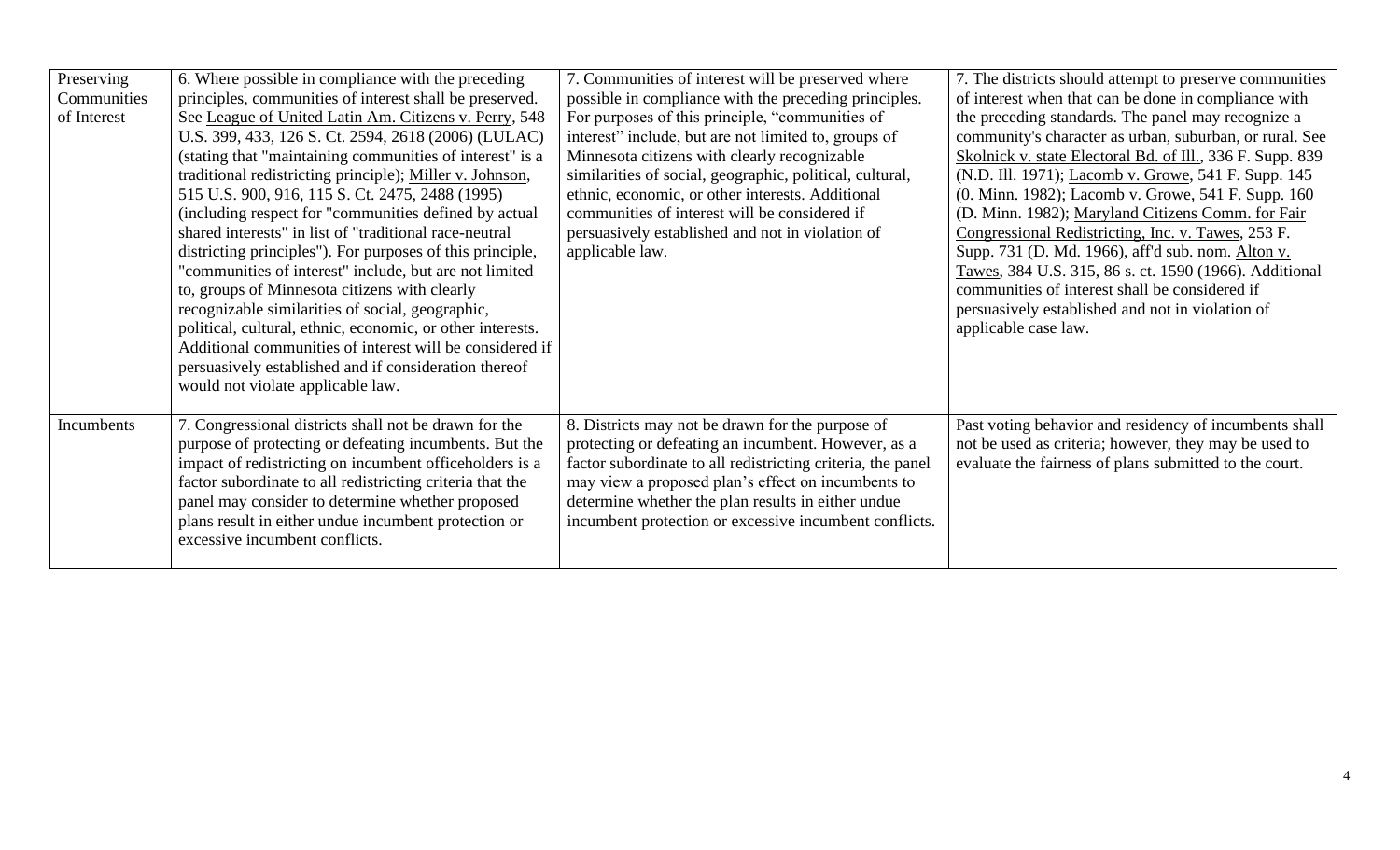| Redistricting<br>Principles                                         | <b>Emison v. Growe</b> , 4-91-202 <sup>4</sup><br>U.S. District Court, District of Minnesota, Fourth Division<br>Order, Filed October 21, 1991                                                                                                                                                                         | LaComb v. Growe, 4-81 Civ. 152<br>Filed December 29, 1981                                                                                                                                                                      |  |
|---------------------------------------------------------------------|------------------------------------------------------------------------------------------------------------------------------------------------------------------------------------------------------------------------------------------------------------------------------------------------------------------------|--------------------------------------------------------------------------------------------------------------------------------------------------------------------------------------------------------------------------------|--|
| Number of<br><b>Districts</b>                                       | 1. There shall be eight (8) districts.<br>2. Each district may elect a single member<br>6. The districts shall be numbered in a regular series.<br>Congressional district one shall begin in the southeast<br>corner of the state, and congressional district eight shall<br>end in the northeast corner of the state. | 1. There shall be eight (8) districts.<br>2. The districts shall be single member                                                                                                                                              |  |
| Population<br>Equality                                              | 3. The population of the districts will be as nearly equal<br>as possible. The maximum permissible deviation from<br>population equality will be plus or minus one-quarter of<br>one percent (.25%).                                                                                                                   | The population of the districts shall be as nearly<br>equal as possible. The maximum permissible deviation<br>from population equality will be plus or<br>minus one-quarter of one percent (.25%), or 1,274<br>people.         |  |
| Racial, Ethnic,<br>and Language<br>Minority<br>Group<br>Protections | 4. The districts shall preserve the voting strength of<br>minority populations and will, wherever possible,<br>increase the probability of such minority representation<br>from areas of sizable concentrations of minority<br>population.                                                                             | 4. Districts shall preserve the voting strength of<br>minority populations and will, wherever possible,<br>increase the probability of minority representation from<br>areas of sizable concentrations of minority population. |  |
| Contiguousness<br>and<br>Compactness                                | 5. The districts shall be compact and consist of<br>convenient contiguous territory. Where contiguity of a<br>district is interrupted by water, this criterion is satisfied<br>if the water does not seriously impede travel within the<br>district.                                                                   | 2. The districts shall be  compact and contiguous.                                                                                                                                                                             |  |

<sup>&</sup>lt;sup>4</sup> The state court adopted both legislative and congressional principles and plans. For the 1992 election, the state court plan was used for legislative districts and the federal court plan was used for congressional dist court action dictated that the state court maps for both legislative and congressional districts were to be used for subsequent elections.